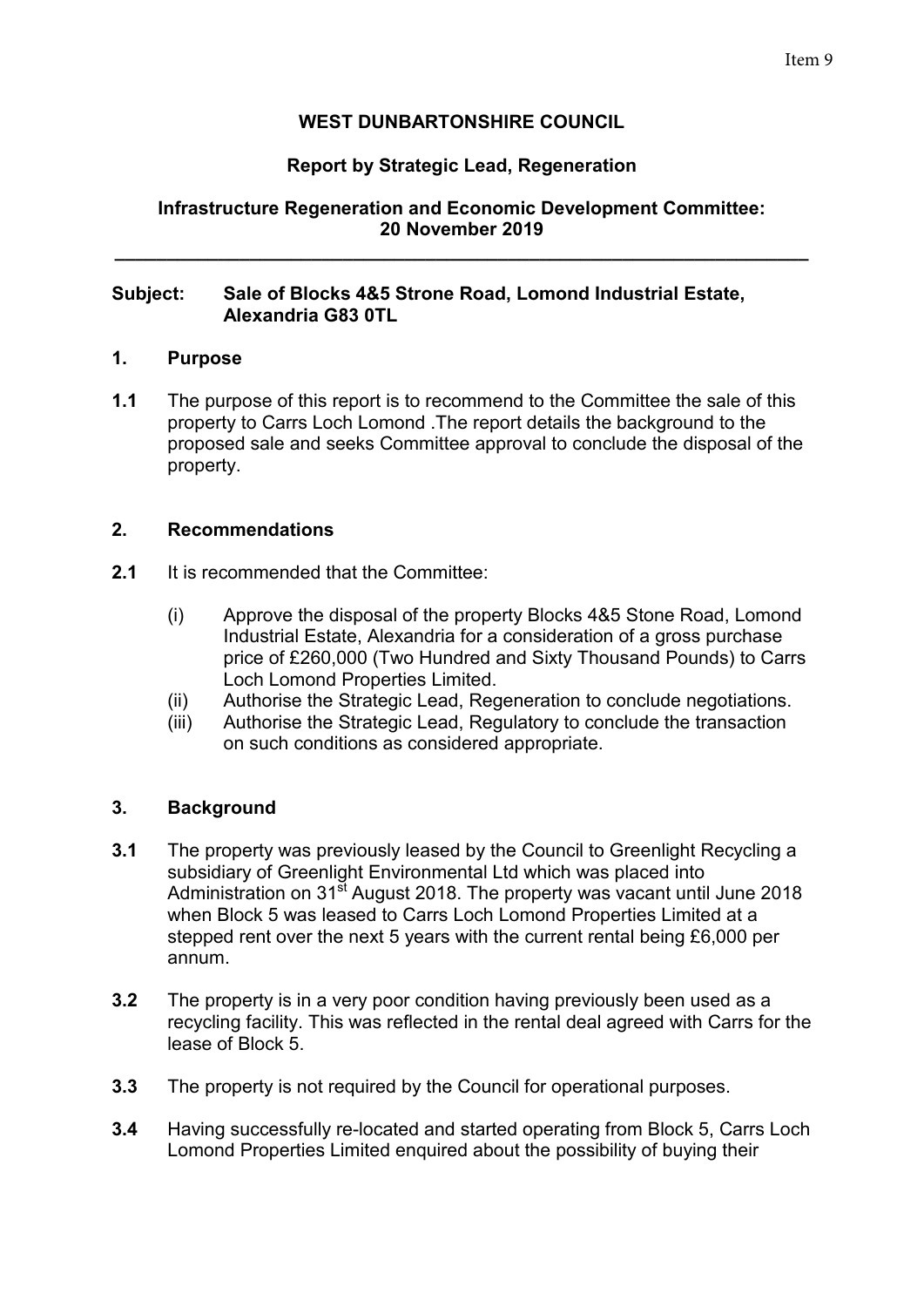existing property and the neighbouring Block 4. This would give them a self contained facility which they could upgrade and improve over time to suit their business needs.

## **4. Main Issues**

- **4.1** In order to achieve a letting of Block 4 the Council would incur significant capital expenditure in putting the property into a condition whereby it could be re-let. In the interim period, the Council would continue to incus costs in terms of utility charges.
- **4.2** There is no certainty as to how long it would take to upgrade the units and thereafter to get them let and income producing. There would be significant ongoing management time involved in this process.
- **4.3** The sale will result in a capital receipt for the Council of £260,000.
- **4.4** Carrs of Loch Lomond are a well established local firm who operate a business dealing with the hire of buses, mini-buses and wedding cars. Their presence within Lomond Industrial Estate is an improvement aesthetically on the previous use of the premises as a recycling facility.
- **4.5** By encouraging Carrs to expand within this location it is anticipated that there will be economic benefits for the surrounding area in the form of knock- on effects for suppliers and other businesses .In addition, there could well be benefits in terms of local employment opportunities.

#### **5. People Implications**

**5.1** There are no significant people implications for the Council other than the resources required by the Asset Management and Legal Services to conclude the proposed disposal.

# **6. Financial and Procurement Implications**

- **6.1** The financial implications are that the Council will receive a capital receipt of £260,000 and will save on ongoing utility charges of approximately £1,500 per annum.
- **6.2** There are no procurement implications arising from this report.

# **7. Risk Analysis**

**7.1** There is clearly a risk that the sale will not proceed if the intended purchaser **i**s not satisfied with their legal due diligence or they encounter difficulties obtaining funding.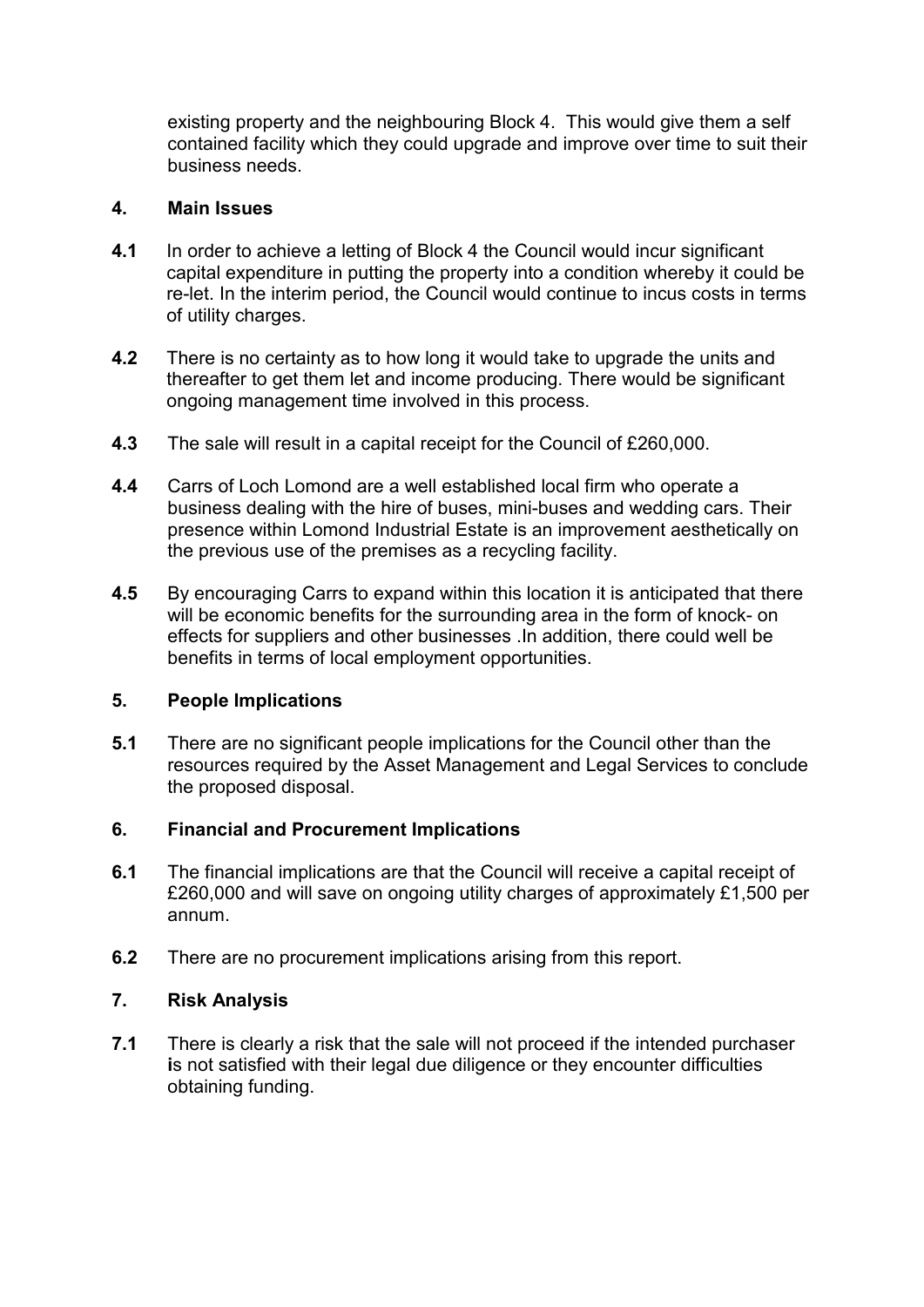**7.2** If the intended purchase does not proceed with the acquisition on the agreed terms, we would recommend that Block 4 be re-furbished, upgraded and re-let on commercial leases .

## **8. Environmental Sustainability**

**8.1** The proposed use of the property as a garage for the storage and repair of buses and other vehicles is in keeping with the industrial nature of the surrounding area. The occupiers will be subject to all relevant environmental legislation and requirements.

#### **9 Equalities Impact Assessment (EIA)**

**9.1** An Equality Impact Screening did not indicate any further action required

#### **10. Consultation**

**10.1** Consultations have been undertaken with Legal in relation to the proposed disposal.

#### **11. Strategic Assessment**

**11.1** By agreeing to this proposal the Council will support the re-location of a local business into the West Dunbartonshire Council area which should benefit the local economy both in terms of increased spending and job numbers.

# **Jim McAloon**

Strategic Lead, Regeneration Date: 28 October, 2019

| <b>Person to Contact:</b> | Michelle Lynn, Assets Co-ordinator, Council Offices, 6/14<br>Bridge Street, Dumbarton, G82 1LH, T: 01389 776992,<br>Email: michelle.lynn@west-dunbarton.gov.uk. |
|---------------------------|-----------------------------------------------------------------------------------------------------------------------------------------------------------------|
|                           | J David Johnston, Estates Surveyor, 6-14 Bridge Street,<br>Dumbarton G82 1NT, T: 01389 737581<br>Email: david.johnston2@west-dunbarton.gov.uk                   |
| <b>Appendices:</b>        | Appendix 1 – Site Plan.                                                                                                                                         |
| <b>Background Papers:</b> | None                                                                                                                                                            |